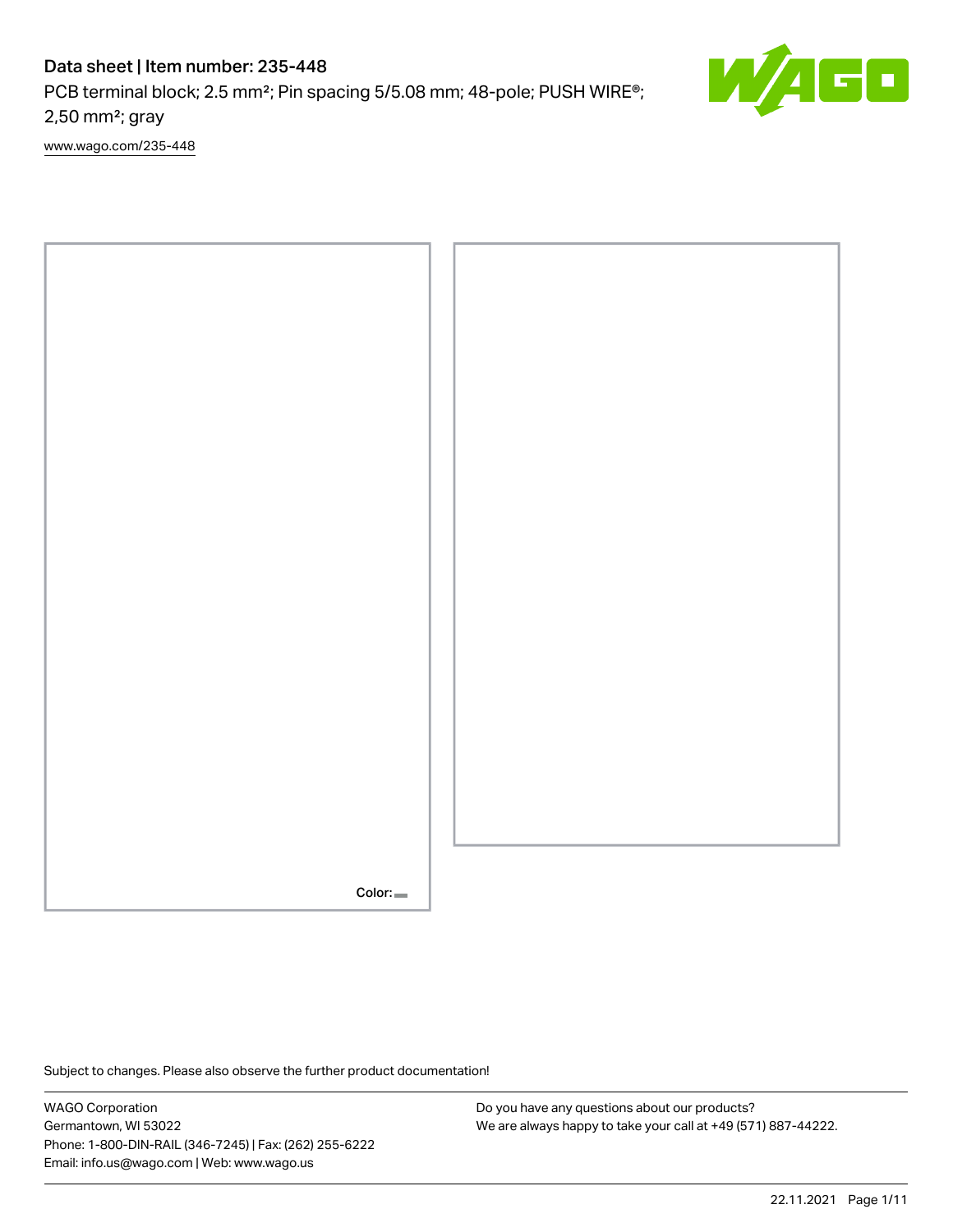

Dimensions in mm

 $L =$  (pole no. x pin spacing) + 1.5 mm

## Item description

- $\blacksquare$  Low-profile PCB terminal strips with PUSH WIRE<sup>®</sup> connection for custom terminal strip assemblies
- **Push-in termination for solid conductors**
- $\blacksquare$ Double solder pins for high mechanical stability
- $\blacksquare$ Conductor removal via screwdriver (2.5mm x 0.4mm)
- $\blacksquare$ Set to metric or inch pin spacing by compressing terminal strips or pulling them apart

Subject to changes. Please also observe the further product documentation!

WAGO Corporation Germantown, WI 53022 Phone: 1-800-DIN-RAIL (346-7245) | Fax: (262) 255-6222 Email: info.us@wago.com | Web: www.wago.us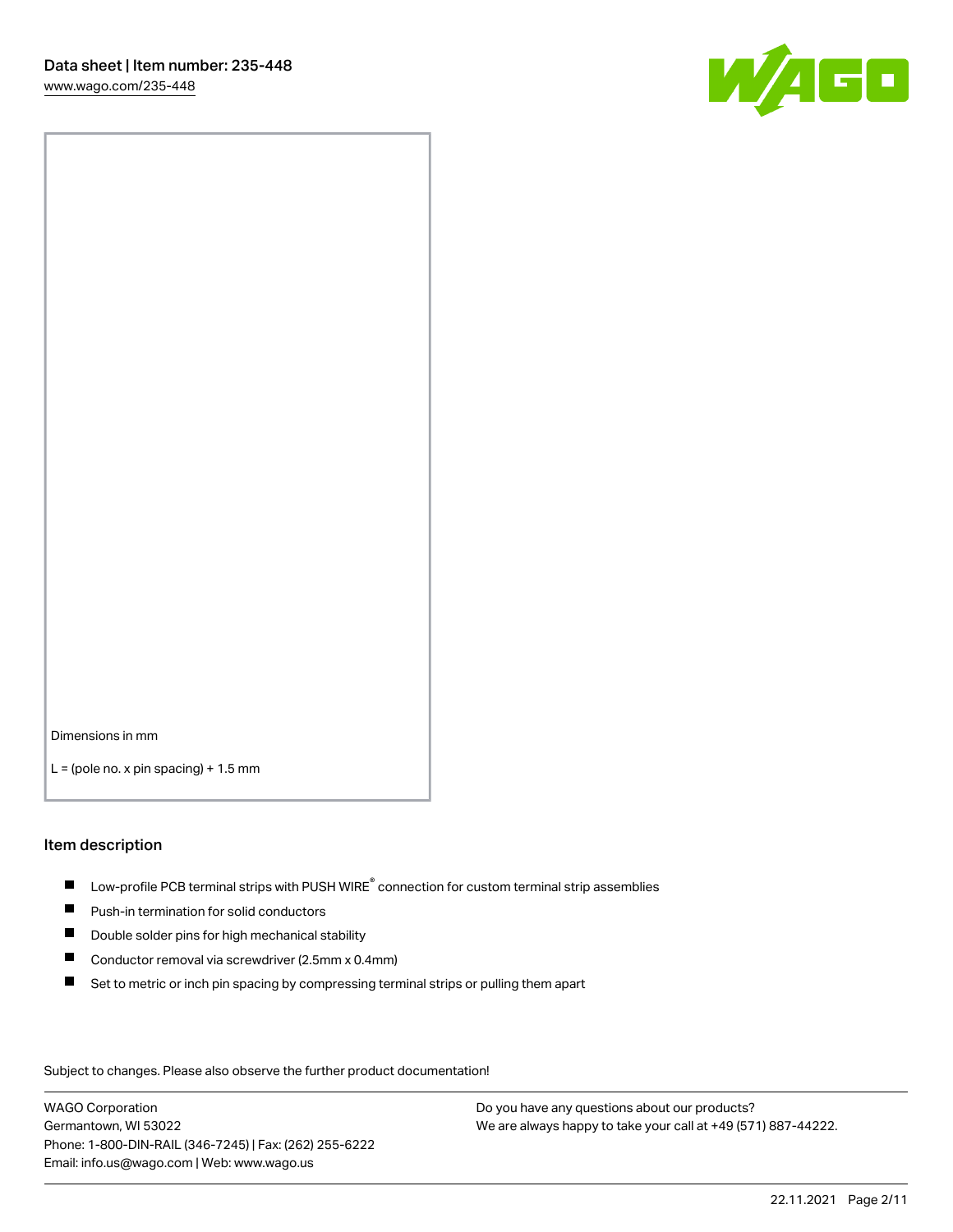

# Data Notes

| Variants: | Other pole numbers                                                                                               |
|-----------|------------------------------------------------------------------------------------------------------------------|
|           | Other colors                                                                                                     |
|           | Terminal strips with 7.5/7.62 mm and 10/10.16 mm pin spacing                                                     |
|           | Mixed-color PCB connector strips                                                                                 |
|           | Direct marking                                                                                                   |
|           | Other versions (or variants) can be requested from WAGO Sales or<br>configured at https://configurator.wago.com/ |
|           |                                                                                                                  |

# Electrical data

## IEC Approvals

| Ratings per                 | IEC/EN 60664-1                                                        |
|-----------------------------|-----------------------------------------------------------------------|
| Rated voltage (III / 3)     | 250 V                                                                 |
| Rated surge voltage (III/3) | 4 <sub>k</sub> V                                                      |
| Rated voltage (III/2)       | 320 V                                                                 |
| Rated surge voltage (III/2) | 4 <sub>k</sub> V                                                      |
| Nominal voltage (II/2)      | 630 V                                                                 |
| Rated surge voltage (II/2)  | 4 <sub>k</sub> V                                                      |
| Rated current               | 24 A                                                                  |
| Legend (ratings)            | $(III / 2)$ $\triangle$ Overvoltage category III / Pollution degree 2 |

# UL Approvals

| Approvals per                  | UL 1059 |
|--------------------------------|---------|
| Rated voltage UL (Use Group B) | 300 V   |
| Rated current UL (Use Group B) | 10 A    |
| Rated voltage UL (Use Group D) | 300 V   |
| Rated current UL (Use Group D) | 10 A    |

# CSA Approvals

| Rated voltage CSA (Use Group B) | 300 V |
|---------------------------------|-------|
| Rated current CSA (Use Group B) | 15 A  |

## Connection data

Total number of connection points **48** 

Subject to changes. Please also observe the further product documentation!

| <b>WAGO Corporation</b>                                |
|--------------------------------------------------------|
| Germantown, WI 53022                                   |
| Phone: 1-800-DIN-RAIL (346-7245)   Fax: (262) 255-6222 |
| Email: info.us@wago.com   Web: www.wago.us             |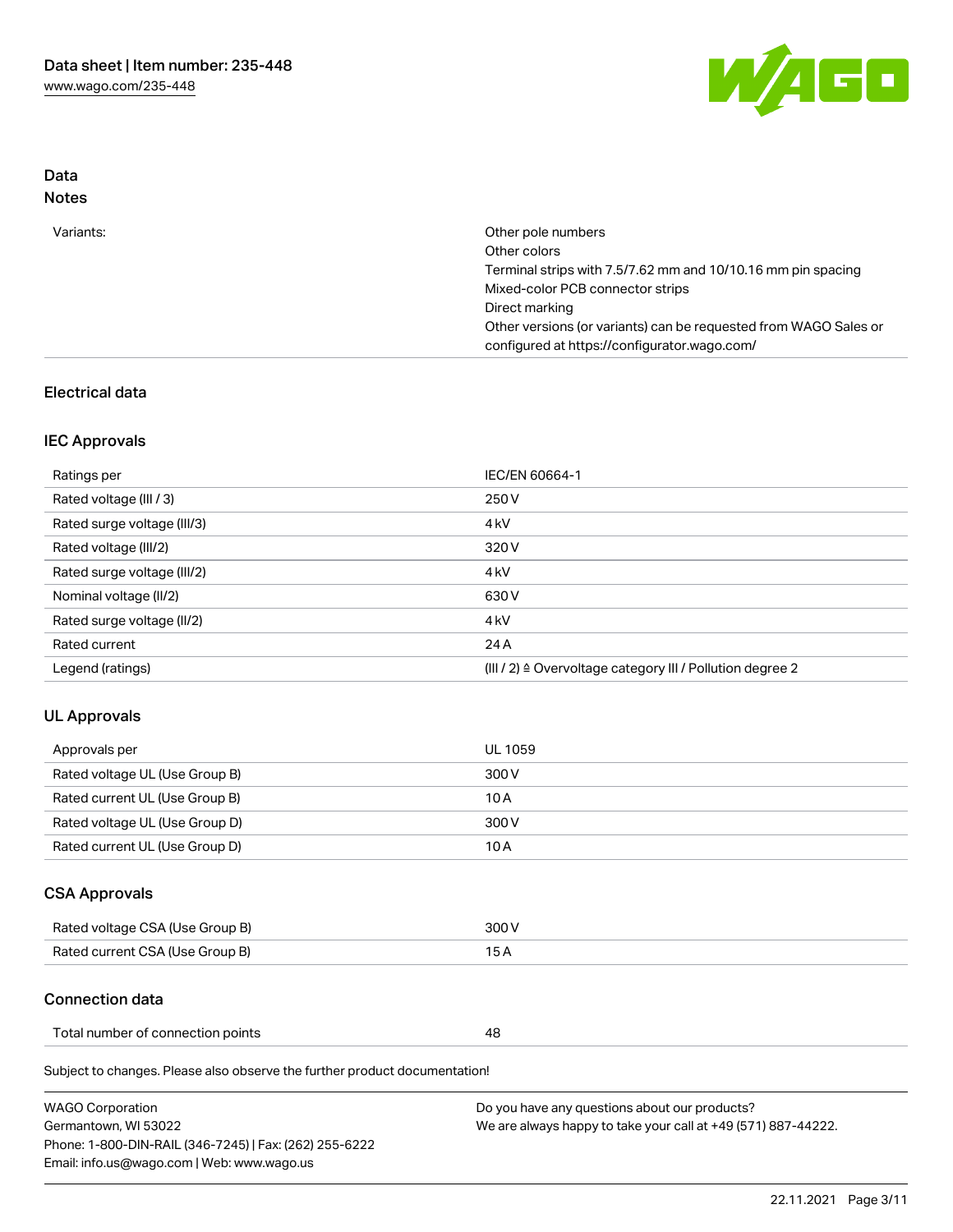# Data sheet | Item number: 235-448

[www.wago.com/235-448](http://www.wago.com/235-448)



| Total number of potentials | 48 |
|----------------------------|----|
| Number of connection types |    |
| Number of levels           |    |

## Connection 1

| Connection technology |
|-----------------------|
|-----------------------|

| Connection technology                             | PUSH WIRE                              |
|---------------------------------------------------|----------------------------------------|
| Actuation type                                    | Operating tool                         |
| Solid conductor                                   | $0.5$ 2.5 mm <sup>2</sup> / 20  14 AWG |
| Fine-stranded conductor; with insulated ferrule   | $0.251.5$ mm <sup>2</sup>              |
| Fine-stranded conductor; with uninsulated ferrule | $0.251.5$ mm <sup>2</sup>              |
| Strip length                                      | $910$ mm / 0.35  0.39 inch             |
| Conductor connection direction to PCB             | 0°                                     |
| Number of poles                                   | 48                                     |

# Physical data

| Pin spacing                          | 5/5.08 mm / 0.197/0.2 inch |
|--------------------------------------|----------------------------|
| Width                                | 241.5 mm / 9.508 inch      |
| Height                               | 12.8 mm / 0.504 inch       |
| Height from the surface              | 9.2 mm / 0.362 inch        |
| Depth                                | 12.5 mm / 0.492 inch       |
| Solder pin length                    | 3.6 <sub>mm</sub>          |
| Solder pin dimensions                | $0.8 \times 0.4$ mm        |
| Drilled hole diameter with tolerance | $(1+0.1)$ mm               |

# PCB contact

| <b>PCB Contact</b>                  | тнт                                      |
|-------------------------------------|------------------------------------------|
| Solder pin arrangement              | over the entire terminal strip (in-line) |
| Number of solder pins per potential |                                          |

## Material data

| Color                                            | gray                              |
|--------------------------------------------------|-----------------------------------|
| Material group                                   |                                   |
| Insulation material                              | Polyamide (PA66)                  |
| Flammability class per UL94                      | V0                                |
| Clamping spring material                         | Chrome nickel spring steel (CrNi) |
| $\sim$ $\sim$ $\sim$ $\sim$ $\sim$ $\sim$ $\sim$ |                                   |

Contact material

Subject to changes. Please also observe the further product documentation!  $\mathbf{E}$ 

| <b>WAGO Corporation</b>                                | Do you have any questions about our products?                 |
|--------------------------------------------------------|---------------------------------------------------------------|
| Germantown, WI 53022                                   | We are always happy to take your call at +49 (571) 887-44222. |
| Phone: 1-800-DIN-RAIL (346-7245)   Fax: (262) 255-6222 |                                                               |
| Email: info.us@wago.com   Web: www.wago.us             |                                                               |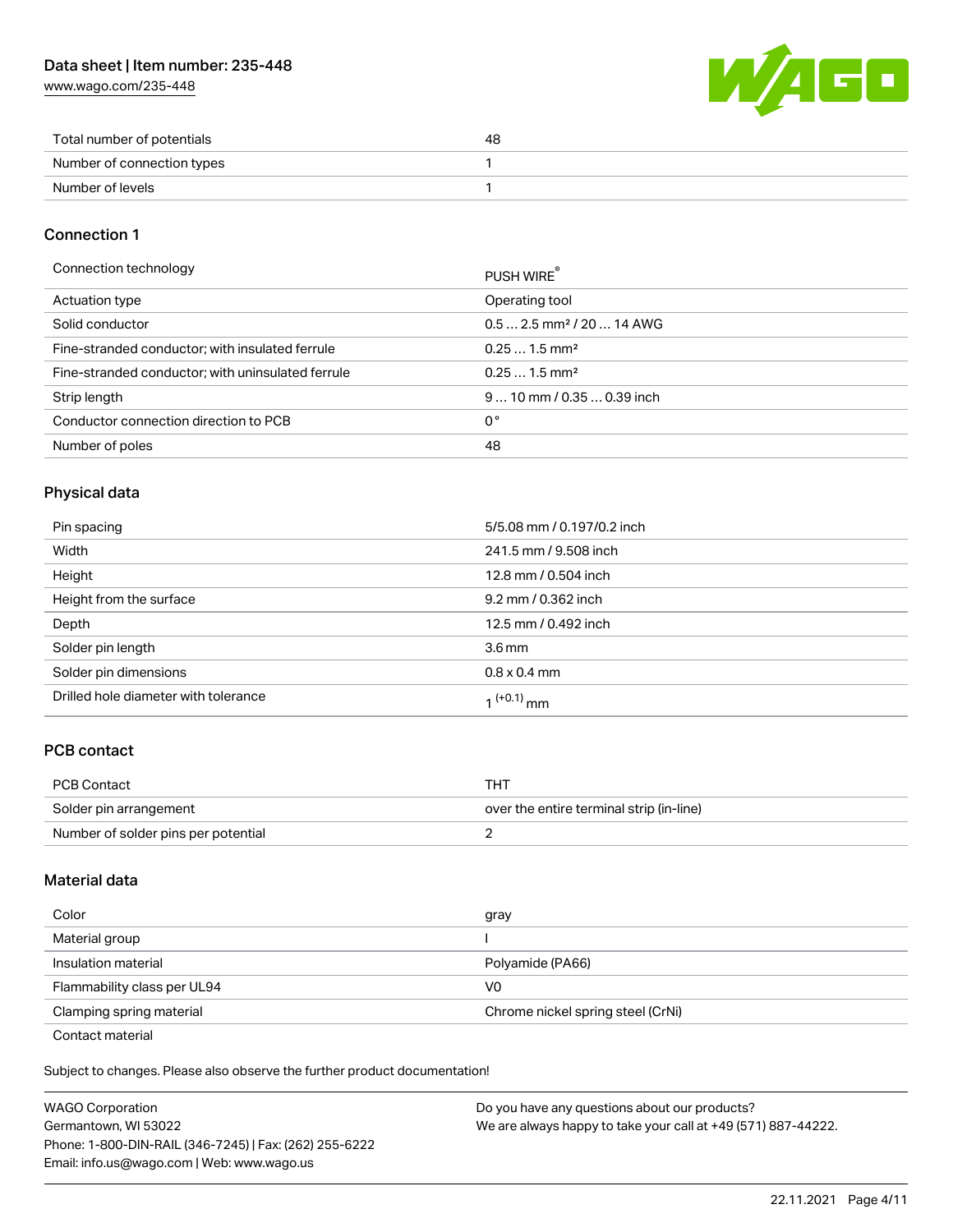

Electrolytic copper (E<sub>Cu</sub>)

| Contact plating | tin-plated |
|-----------------|------------|
| Fire load       | 0.532 MJ   |
| Weight          | 32.6 g     |
|                 |            |

# Environmental requirements

| Limit temperature range | $. +105 °C$<br>-60 |
|-------------------------|--------------------|
|-------------------------|--------------------|

## Commercial data

| Product Group         | 4 (Printed Circuit) |
|-----------------------|---------------------|
| PU (SPU)              | 20 (5) Stück        |
| Packaging type        | box                 |
| Country of origin     | CН                  |
| <b>GTIN</b>           | 4044918655682       |
| Customs tariff number | 85369010000         |

# Approvals / Certificates

### Country specific Approvals

| Logo | Approval                                                                   | <b>Additional Approval Text</b> | Certificate<br>name         |
|------|----------------------------------------------------------------------------|---------------------------------|-----------------------------|
|      | <b>CCA</b><br>DEKRA Certification B.V.                                     | EN 60947                        | NTR NL-<br>7144             |
| KEMA | <b>CCA</b><br>DEKRA Certification B.V.                                     | EN 60947                        | 2149549.02                  |
|      | <b>CCA</b><br>DEKRA Certification B.V.                                     | EN 60998                        | NTR <sub>NL</sub><br>6919   |
|      | <b>CCA</b><br>DEKRA Certification B.V.                                     | EN 60947-7-4                    | NTR <sub>NL</sub> -<br>7774 |
| 'DЕ  | <b>VDE</b><br>VDE Prüf- und Zertifizierungsinstitut                        | EN 60947                        | 40029328                    |
|      | Subject to changes. Please also observe the further product documentation! |                                 |                             |

| <b>WAGO Corporation</b>                                | Do you have any questions about our products?                 |
|--------------------------------------------------------|---------------------------------------------------------------|
| Germantown, WI 53022                                   | We are always happy to take your call at +49 (571) 887-44222. |
| Phone: 1-800-DIN-RAIL (346-7245)   Fax: (262) 255-6222 |                                                               |
| Email: info.us@wago.com   Web: www.wago.us             |                                                               |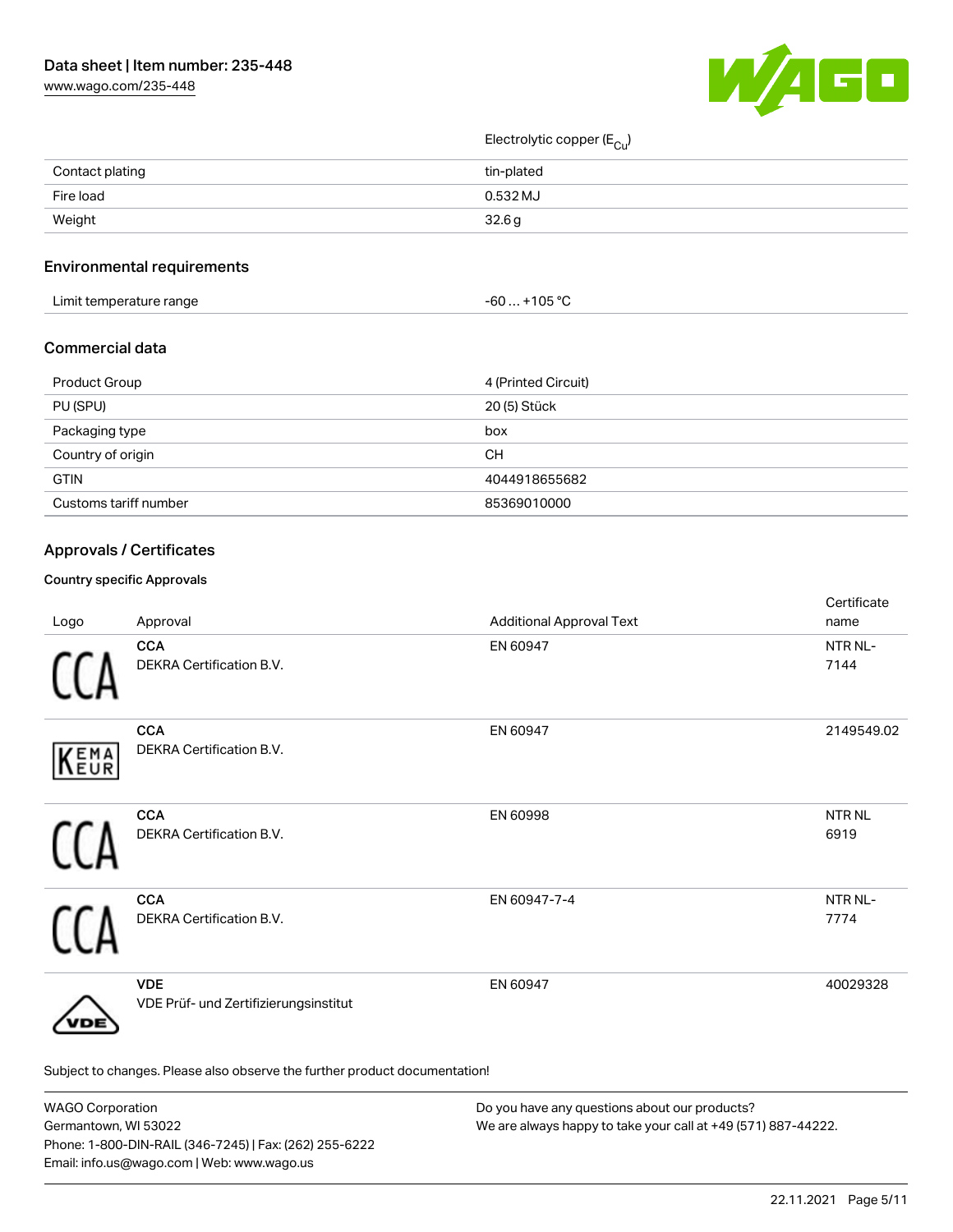

#### Ship Approvals

| Logo | Approval                                                | <b>Additional Approval Text</b> | Certificate<br>name                |
|------|---------------------------------------------------------|---------------------------------|------------------------------------|
| ABS. | <b>ABS</b><br>American Bureau of Shipping               |                                 | $19 -$<br>HG1869876-<br><b>PDA</b> |
|      | <b>DNV GL</b><br>Det Norske Veritas, Germanischer Lloyd |                                 | TAE000016Z                         |

### UL-Approvals

|      |                               |                                 | Certificate |
|------|-------------------------------|---------------------------------|-------------|
| Logo | Approval                      | <b>Additional Approval Text</b> | name        |
|      | UL                            | $\overline{\phantom{0}}$        | E45172      |
| J    | UL International Germany GmbH |                                 |             |

## Optional accessories

# Ferrules Ferrule ¥ Item no.: 216-101 Ferrule; Sleeve for 0.5 mm² / AWG 22; uninsulated; electro-tin plated; silver-colored [www.wago.com/216-101](http://www.wago.com/216-101) Item no.: 216-104 Ferrule; Sleeve for 1.5 mm² / AWG 16; uninsulated; electro-tin plated; silver-colored [www.wago.com/216-104](http://www.wago.com/216-104) Item no.: 216-106 Ferrule; Sleeve for 2.5 mm² / AWG 14; uninsulated; electro-tin plated; silver-colored [www.wago.com/216-106](http://www.wago.com/216-106) Item no.: 216-107 Ferrule; Sleeve for 4 mm² / AWG 12; uninsulated; electro-tin plated [www.wago.com/216-107](http://www.wago.com/216-107) Item no.: 216-108 Ferrule; Sleeve for 6 mm² / AWG 10; uninsulated; electro-tin plated; silver-colored [www.wago.com/216-108](http://www.wago.com/216-108) Item no.: 216-109 Ferrule; Sleeve for 10 mm² / AWG 8; uninsulated; electro-tin plated [www.wago.com/216-109](http://www.wago.com/216-109) Item no.: 216-102 Ferrule; Sleeve for 0.75 mm² / AWG 20; uninsulated; electro-tin plated; silver-colored [www.wago.com/216-102](http://www.wago.com/216-102) Item no.: 216-103 Ferrule; Sleeve for 1 mm² / AWG 18; uninsulated; electro-tin plated [www.wago.com/216-103](http://www.wago.com/216-103) n Item no.: 216-110 Subject to changes. Please also observe the further product documentation!

WAGO Corporation Germantown, WI 53022 Phone: 1-800-DIN-RAIL (346-7245) | Fax: (262) 255-6222 Email: info.us@wago.com | Web: www.wago.us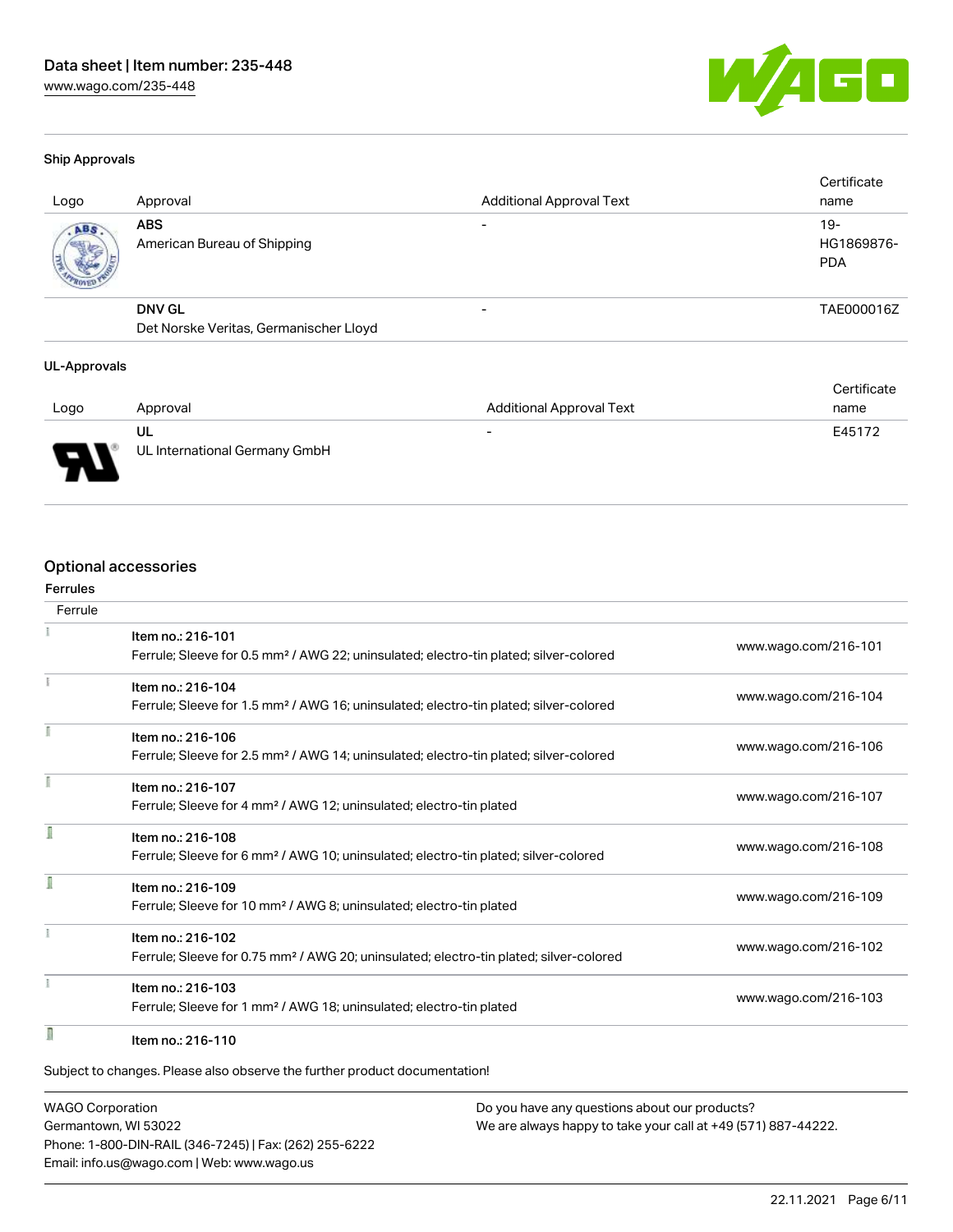

|   | Ferrule; Sleeve for 16 mm <sup>2</sup> / AWG 6; uninsulated; electro-tin plated; metallic brown                                                                                    | www.wago.com/216-110 |
|---|------------------------------------------------------------------------------------------------------------------------------------------------------------------------------------|----------------------|
|   | Item no.: 216-123<br>Ferrule; Sleeve for 1 mm <sup>2</sup> / AWG 18; uninsulated; electro-tin plated; silver-colored                                                               | www.wago.com/216-123 |
|   | Item no.: 216-122<br>Ferrule; Sleeve for 0.75 mm <sup>2</sup> / AWG 20; uninsulated; electro-tin plated; silver-colored                                                            | www.wago.com/216-122 |
|   | Item no.: 216-124<br>Ferrule; Sleeve for 1.5 mm <sup>2</sup> / AWG 16; uninsulated; electro-tin plated                                                                             | www.wago.com/216-124 |
|   | Item no.: 216-142<br>Ferrule; Sleeve for 0.75 mm <sup>2</sup> / 18 AWG; uninsulated; electro-tin plated; electrolytic copper; gastight<br>crimped; acc. to DIN 46228, Part 1/08.92 | www.wago.com/216-142 |
|   | Item no.: 216-132<br>Ferrule; Sleeve for 0.34 mm <sup>2</sup> / AWG 24; uninsulated; electro-tin plated                                                                            | www.wago.com/216-132 |
|   | Item no.: 216-121<br>Ferrule; Sleeve for 0.5 mm <sup>2</sup> / AWG 22; uninsulated; electro-tin plated; silver-colored                                                             | www.wago.com/216-121 |
|   | Item no.: 216-143<br>Ferrule; Sleeve for 1 mm <sup>2</sup> / AWG 18; uninsulated; electro-tin plated; electrolytic copper; gastight<br>crimped; acc. to DIN 46228, Part 1/08.92    | www.wago.com/216-143 |
|   | Item no.: 216-131<br>Ferrule; Sleeve for 0.25 mm <sup>2</sup> / AWG 24; uninsulated; electro-tin plated; silver-colored                                                            | www.wago.com/216-131 |
|   | Item no.: 216-141<br>Ferrule; Sleeve for 0.5 mm <sup>2</sup> / 20 AWG; uninsulated; electro-tin plated; electrolytic copper; gastight<br>crimped; acc. to DIN 46228, Part 1/08.92  | www.wago.com/216-141 |
|   | Item no.: 216-152<br>Ferrule; Sleeve for 0.34 mm <sup>2</sup> / AWG 24; uninsulated; electro-tin plated                                                                            | www.wago.com/216-152 |
|   | Item no.: 216-203<br>Ferrule; Sleeve for 1 mm <sup>2</sup> / AWG 18; insulated; electro-tin plated; red                                                                            | www.wago.com/216-203 |
|   | Item no.: 216-206<br>Ferrule; Sleeve for 2.5 mm <sup>2</sup> / AWG 14; insulated; electro-tin plated; blue                                                                         | www.wago.com/216-206 |
|   | Item no.: 216-207<br>Ferrule; Sleeve for 4 mm <sup>2</sup> / AWG 12; insulated; electro-tin plated; gray                                                                           | www.wago.com/216-207 |
|   | Item no.: 216-202<br>Ferrule; Sleeve for 0.75 mm <sup>2</sup> / 18 AWG; insulated; electro-tin plated; gray                                                                        | www.wago.com/216-202 |
|   | Item no.: 216-151<br>Ferrule; Sleeve for 0.25 mm <sup>2</sup> / AWG 24; uninsulated; electro-tin plated                                                                            | www.wago.com/216-151 |
| ۸ | Item no.: 216-204<br>Ferrule; Sleeve for 1.5 mm <sup>2</sup> / AWG 16; insulated; electro-tin plated; black                                                                        | www.wago.com/216-204 |
|   | Item no.: 216-209<br>Ferrule; Sleeve for 10 mm <sup>2</sup> / AWG 8; insulated; electro-tin plated; red                                                                            | www.wago.com/216-209 |
|   |                                                                                                                                                                                    |                      |

Subject to changes. Please also observe the further product documentation!

WAGO Corporation Germantown, WI 53022 Phone: 1-800-DIN-RAIL (346-7245) | Fax: (262) 255-6222 Email: info.us@wago.com | Web: www.wago.us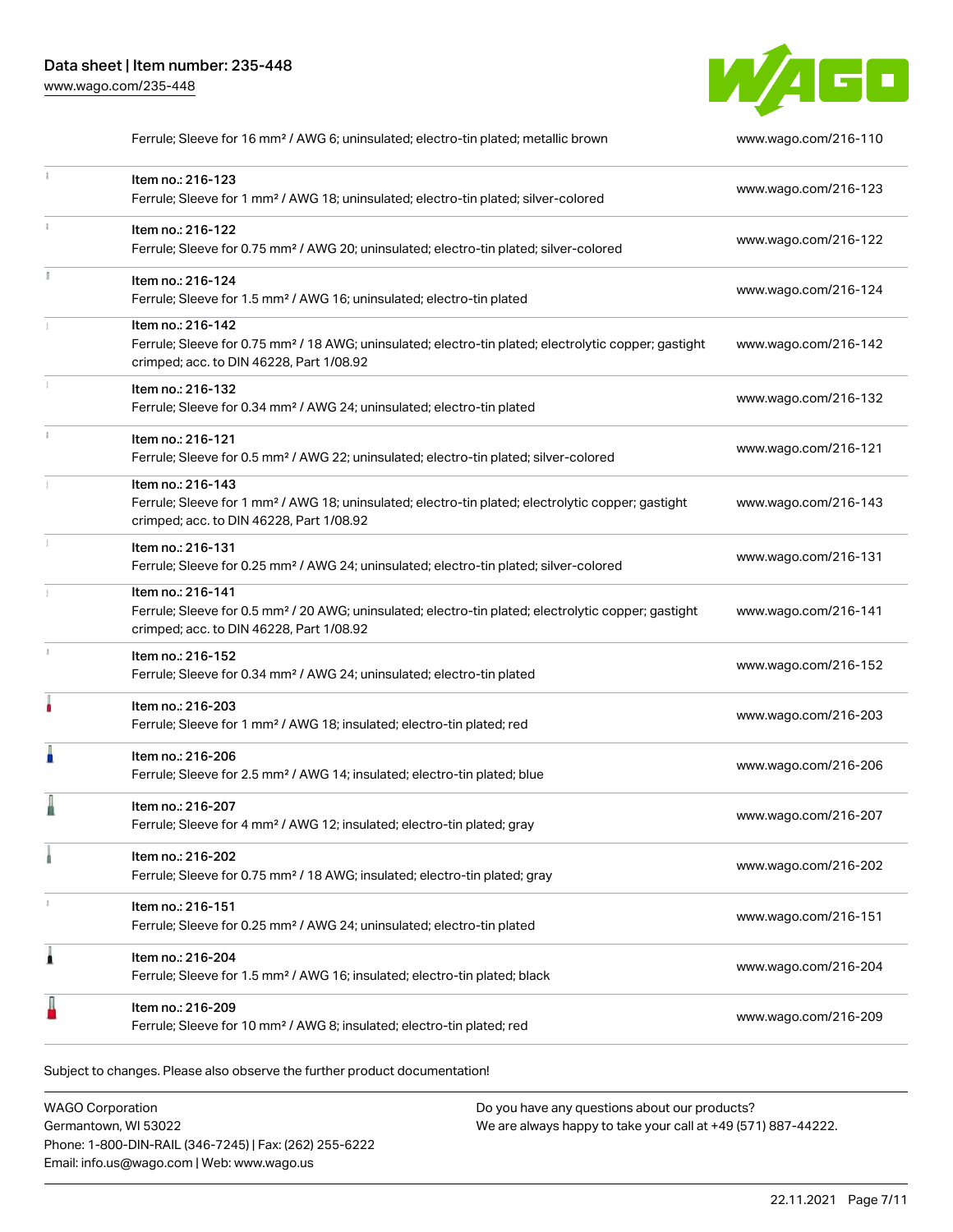# Data sheet | Item number: 235-448

Phone: 1-800-DIN-RAIL (346-7245) | Fax: (262) 255-6222

Email: info.us@wago.com | Web: www.wago.us

[www.wago.com/235-448](http://www.wago.com/235-448)



|                         | Item no.: 216-205<br>Ferrule; Sleeve for 2.08 mm <sup>2</sup> / AWG 14; insulated; electro-tin plated; yellow                                                                                              |                                                                                                                | www.wago.com/216-205 |
|-------------------------|------------------------------------------------------------------------------------------------------------------------------------------------------------------------------------------------------------|----------------------------------------------------------------------------------------------------------------|----------------------|
|                         | Item no.: 216-144<br>Ferrule; Sleeve for 1.5 mm <sup>2</sup> / AWG 16; uninsulated; electro-tin plated; electrolytic copper; gastight<br>crimped; acc. to DIN 46228, Part 1/08.92; silver-colored          |                                                                                                                | www.wago.com/216-144 |
|                         | Item no.: 216-208<br>Ferrule; Sleeve for 6 mm <sup>2</sup> / AWG 10; insulated; electro-tin plated; electrolytic copper; gastight crimped; www.wago.com/216-208<br>acc. to DIN 46228, Part 4/09.90; yellow |                                                                                                                |                      |
|                         | Item no.: 216-201<br>Ferrule; Sleeve for 0.5 mm <sup>2</sup> / 20 AWG; insulated; electro-tin plated; white                                                                                                |                                                                                                                | www.wago.com/216-201 |
|                         | Item no.: 216-223<br>Ferrule; Sleeve for 1 mm <sup>2</sup> / AWG 18; insulated; electro-tin plated; red                                                                                                    |                                                                                                                | www.wago.com/216-223 |
|                         | Item no.: 216-210<br>Ferrule; Sleeve for 16 mm <sup>2</sup> / AWG 6; insulated; electro-tin plated; electrolytic copper; gastight crimped; www.wago.com/216-210<br>acc. to DIN 46228, Part 4/09.90; blue   |                                                                                                                |                      |
|                         | Item no.: 216-241<br>Ferrule; Sleeve for 0.5 mm <sup>2</sup> / 20 AWG; insulated; electro-tin plated; electrolytic copper; gastight<br>crimped; acc. to DIN 46228, Part 4/09.90; white                     |                                                                                                                | www.wago.com/216-241 |
|                         | Item no.: 216-242<br>Ferrule; Sleeve for 0.75 mm <sup>2</sup> / 18 AWG; insulated; electro-tin plated; electrolytic copper; gastight<br>crimped; acc. to DIN 46228, Part 4/09.90; gray                     |                                                                                                                | www.wago.com/216-242 |
|                         | Item no.: 216-222<br>Ferrule; Sleeve for 0.75 mm <sup>2</sup> / 18 AWG; insulated; electro-tin plated; gray                                                                                                |                                                                                                                | www.wago.com/216-222 |
|                         | Item no.: 216-221<br>Ferrule; Sleeve for 0.5 mm <sup>2</sup> / 20 AWG; insulated; electro-tin plated; white                                                                                                |                                                                                                                | www.wago.com/216-221 |
| л                       | Item no.: 216-224<br>Ferrule; Sleeve for 1.5 mm <sup>2</sup> / AWG 16; insulated; electro-tin plated; black                                                                                                |                                                                                                                | www.wago.com/216-224 |
|                         | Item no.: 216-243<br>Ferrule; Sleeve for 1 mm <sup>2</sup> / AWG 18; insulated; electro-tin plated; electrolytic copper; gastight crimped; www.wago.com/216-243<br>acc. to DIN 46228, Part 4/09.90; red    |                                                                                                                |                      |
|                         | Item no.: 216-244<br>Ferrule; Sleeve for 1.5 mm <sup>2</sup> / AWG 16; insulated; electro-tin plated; electrolytic copper; gastight<br>crimped; acc. to DIN 46228, Part 4/09.90; black                     |                                                                                                                | www.wago.com/216-244 |
|                         | Item no.: 216-263<br>Ferrule; Sleeve for 1 mm <sup>2</sup> / AWG 18; insulated; electro-tin plated; electrolytic copper; gastight crimped; www.wago.com/216-263<br>acc. to DIN 46228, Part 4/09.90; red    |                                                                                                                |                      |
|                         | Item no.: 216-246<br>Ferrule; Sleeve for 2.5 mm <sup>2</sup> / AWG 14; insulated; electro-tin plated; electrolytic copper; gastight<br>crimped; acc. to DIN 46228, Part 4/09.90; blue                      |                                                                                                                | www.wago.com/216-246 |
|                         | Item no.: 216-266<br>Ferrule; Sleeve for 2.5 mm <sup>2</sup> / AWG 14; insulated; electro-tin plated; electrolytic copper; gastight<br>crimped; acc. to DIN 46228, Part 4/09.90; blue                      |                                                                                                                | www.wago.com/216-266 |
| 1                       | Item no.: 216-264<br>Ferrule; Sleeve for 1.5 mm <sup>2</sup> / AWG 16; insulated; electro-tin plated; electrolytic copper; gastight                                                                        |                                                                                                                | www.wago.com/216-264 |
|                         | Subject to changes. Please also observe the further product documentation!                                                                                                                                 |                                                                                                                |                      |
| <b>WAGO Corporation</b> | Germantown, WI 53022                                                                                                                                                                                       | Do you have any questions about our products?<br>We are always happy to take your call at +49 (571) 887-44222. |                      |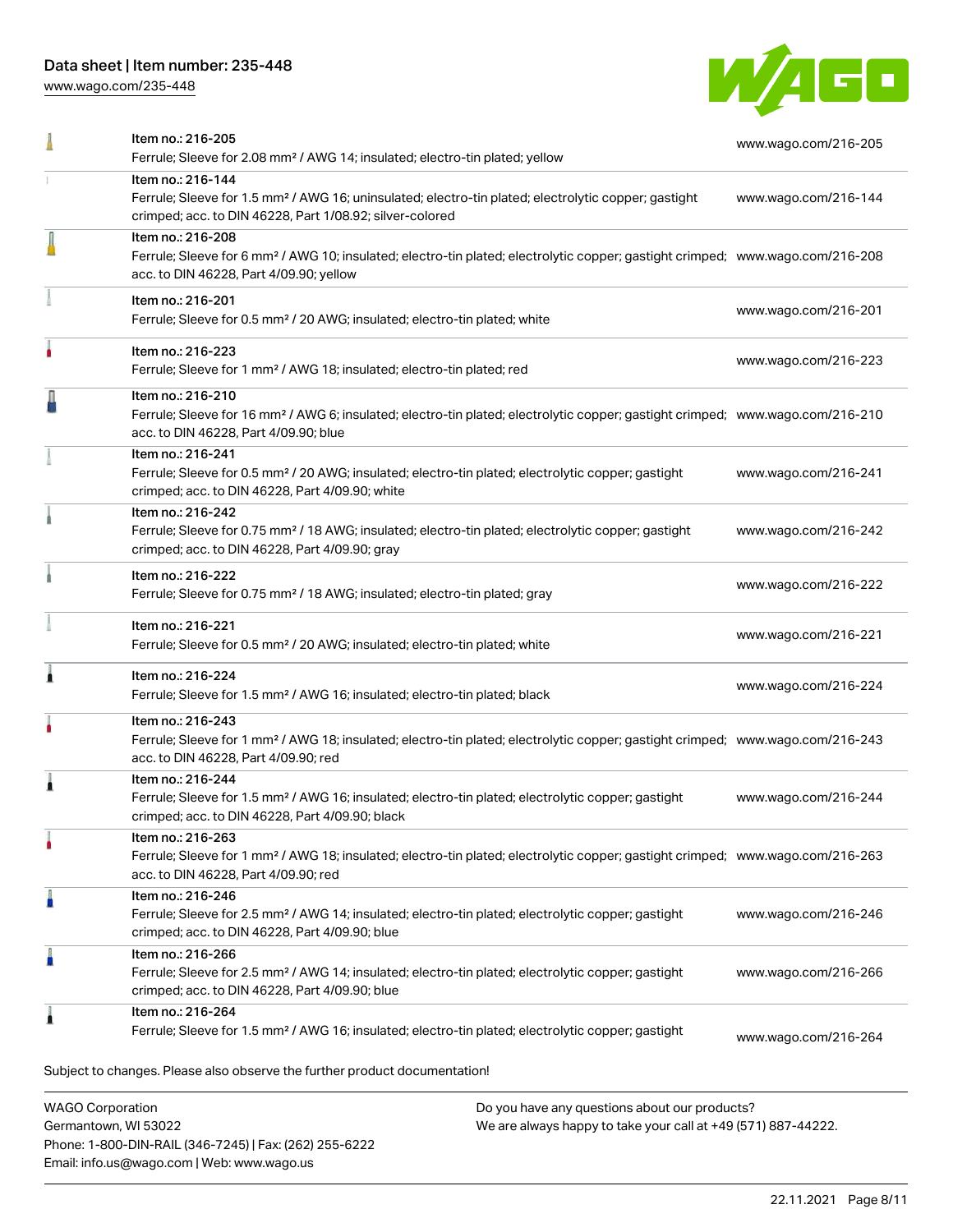

crimped; acc. to DIN 46228, Part 4/09.90; black

| 1 | Item no.: 216-284<br>Ferrule; Sleeve for 1.5 mm <sup>2</sup> / AWG 16; insulated; electro-tin plated; electrolytic copper; gastight<br>crimped; acc. to DIN 46228, Part 4/09.90; black                     | www.wago.com/216-284 |
|---|------------------------------------------------------------------------------------------------------------------------------------------------------------------------------------------------------------|----------------------|
| I | Item no.: 216-286<br>Ferrule; Sleeve for 2.5 mm <sup>2</sup> / AWG 14; insulated; electro-tin plated; electrolytic copper; gastight<br>crimped; acc. to DIN 46228, Part 4/09.90; blue                      | www.wago.com/216-286 |
| I | Item no.: 216-287<br>Ferrule; Sleeve for 4 mm <sup>2</sup> / AWG 12; insulated; electro-tin plated; electrolytic copper; gastight crimped; www.wago.com/216-287<br>acc. to DIN 46228, Part 4/09.90; gray   |                      |
|   | Item no.: 216-262<br>Ferrule; Sleeve for 0.75 mm <sup>2</sup> / 18 AWG; insulated; electro-tin plated; electrolytic copper; gastight<br>crimped; acc. to DIN 46228, Part 4/09.90; gray                     | www.wago.com/216-262 |
|   | Item no.: 216-288<br>Ferrule; Sleeve for 6 mm <sup>2</sup> / AWG 10; insulated; electro-tin plated; electrolytic copper; gastight crimped; www.wago.com/216-288<br>acc. to DIN 46228, Part 4/09.90; yellow |                      |
|   | Item no.: 216-289<br>Ferrule; Sleeve for 10 mm <sup>2</sup> / AWG 8; insulated; electro-tin plated; electrolytic copper; gastight crimped; www.wago.com/216-289<br>acc. to DIN 46228, Part 4/09.90; red    |                      |
|   | Item no.: 216-301<br>Ferrule; Sleeve for 0.25 mm <sup>2</sup> / AWG 24; insulated; electro-tin plated; yellow                                                                                              | www.wago.com/216-301 |
|   | Item no.: 216-321<br>Ferrule; Sleeve for 0.25 mm <sup>2</sup> / AWG 24; insulated; electro-tin plated; yellow                                                                                              | www.wago.com/216-321 |
|   | Item no.: 216-322<br>Ferrule; Sleeve for 0.34 mm <sup>2</sup> / 22 AWG; insulated; electro-tin plated; green                                                                                               | www.wago.com/216-322 |
|   | Item no.: 216-267<br>Ferrule; Sleeve for 4 mm <sup>2</sup> / AWG 12; insulated; electro-tin plated; electrolytic copper; gastight crimped; www.wago.com/216-267<br>acc. to DIN 46228, Part 4/09.90; gray   |                      |
|   | Item no.: 216-302<br>Ferrule; Sleeve for 0.34 mm <sup>2</sup> / 22 AWG; insulated; electro-tin plated; light turquoise                                                                                     | www.wago.com/216-302 |

### Downloads

**Documentation** 

#### Additional Information

| Technical explanations | 2019 Apr 3 | pdf<br>2.0 MB | Download |
|------------------------|------------|---------------|----------|
|                        |            |               |          |

### Installation Notes

Subject to changes. Please also observe the further product documentation!

WAGO Corporation Germantown, WI 53022 Phone: 1-800-DIN-RAIL (346-7245) | Fax: (262) 255-6222 Email: info.us@wago.com | Web: www.wago.us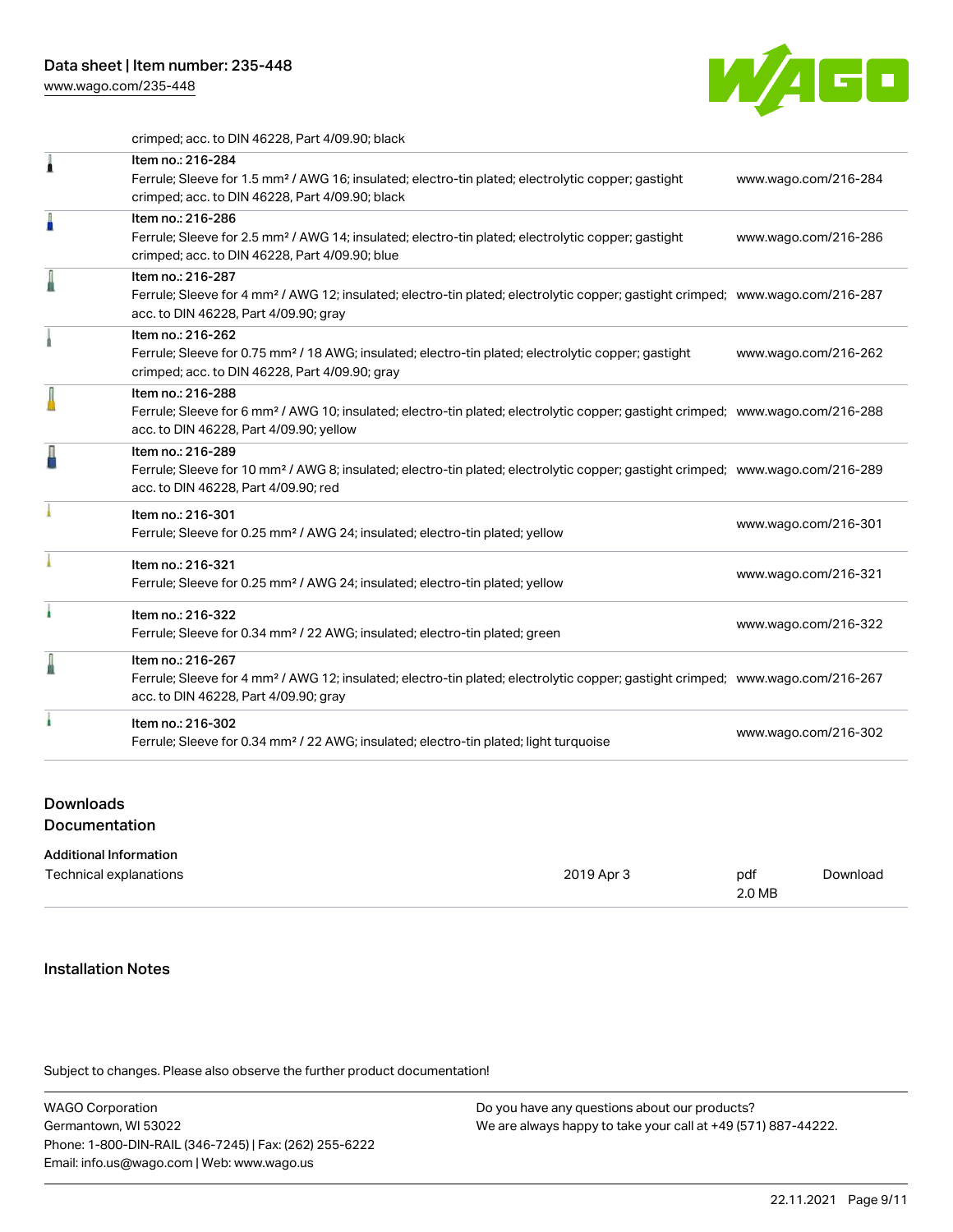# Data sheet | Item number: 235-448 [www.wago.com/235-448](http://www.wago.com/235-448)





Inserting a solid conductor via push-in termination.

#### Conductor removal



Removing a conductor via screwdriver (2.5 mm blade width).

### Conductor termination



Inserting a solid conductor via push-in termination.

## Conductor removal

Subject to changes. Please also observe the further product documentation!

WAGO Corporation Germantown, WI 53022 Phone: 1-800-DIN-RAIL (346-7245) | Fax: (262) 255-6222 Email: info.us@wago.com | Web: www.wago.us